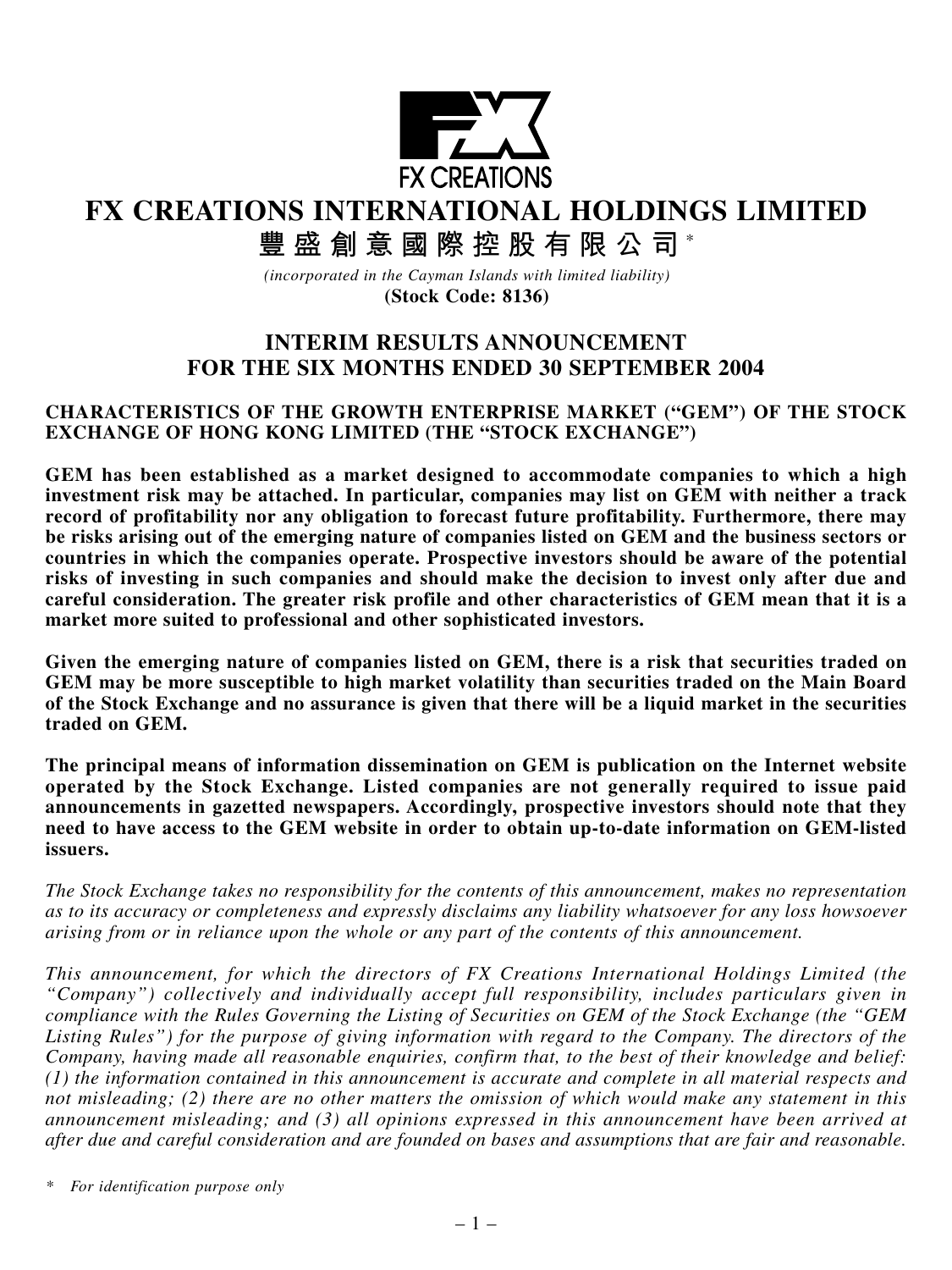#### **RESULTS**

The board of directors (the "Board") of FX Creations International Holdings Limited (the "Company") herein presents the unaudited consolidated results of the Company and its subsidiaries (collectively referred to as the "Group") for the three months and six months ended 30 September 2004 together with the comparative unaudited figures for the corresponding periods in 2003 as follows:

|                                                                            |                  |                                        | Six months ended<br>30 September | Three months ended<br>30 September     |                                 |  |
|----------------------------------------------------------------------------|------------------|----------------------------------------|----------------------------------|----------------------------------------|---------------------------------|--|
|                                                                            | <b>Notes</b>     | 2004<br>(Unaudited)<br><b>HK\$'000</b> | 2003<br>(Unaudited)<br>HK\$'000  | 2004<br>(Unaudited)<br><b>HK\$'000</b> | 2003<br>(Unaudited)<br>HK\$'000 |  |
| <b>TURNOVER</b>                                                            | $\overline{2}$   | 33,956                                 | 29,234                           | 17,764                                 | 15,921                          |  |
| Cost of goods sold                                                         |                  | (17, 466)                              | (14, 560)                        | (8, 826)                               | (8,373)                         |  |
| Gross profit                                                               |                  | 16,490                                 | 14,674                           | 8,938                                  | 7,548                           |  |
| Other revenue<br>Selling and distribution costs<br>Administrative expenses |                  | 383<br>(10, 401)<br>(7,306)            | 16<br>(8,396)<br>(5,150)         | (5,700)<br>(4,592)                     | 8<br>(4,508)<br>(2,571)         |  |
| (LOSS)/PROFIT FROM<br><b>OPERATIONS</b>                                    |                  | (834)                                  | 1,144                            | (1, 354)                               | 477                             |  |
| Finance costs                                                              |                  | (280)                                  | (228)                            | (140)                                  | (98)                            |  |
| (LOSS)/PROFIT BEFORE TAX 3                                                 |                  | (1,114)                                | 916                              | (1, 494)                               | 379                             |  |
| Taxation                                                                   | $\boldsymbol{4}$ | (8)                                    | (160)                            | 23                                     | (66)                            |  |
| (LOSS)/PROFIT BEFORE<br><b>MINORITY INTERESTS</b><br>MINORITY INTERESTS    |                  | (1, 122)<br>(95)                       | 756<br>27                        | (1, 471)                               | 313<br>27                       |  |
| NET (LOSS)/PROFIT<br><b>ATTRIBUTABLE</b><br>TO SHAREHOLDERS                |                  | (1, 217)                               | 783                              | (1, 471)                               | 340                             |  |
| <b>DIVIDEND</b>                                                            | 6                |                                        |                                  |                                        |                                 |  |
| (LOSS)/EARNINGS PER<br><b>SHARE</b>                                        | 5                |                                        |                                  |                                        |                                 |  |
| <b>Basic</b>                                                               |                  | $HK(0.30)$ cent                        |                                  | $HK0.20$ cent $HK(0.37)$ cent          | HK0.09 cent                     |  |
| Diluted                                                                    |                  | N/A                                    | N/A                              | N/A                                    | N/A                             |  |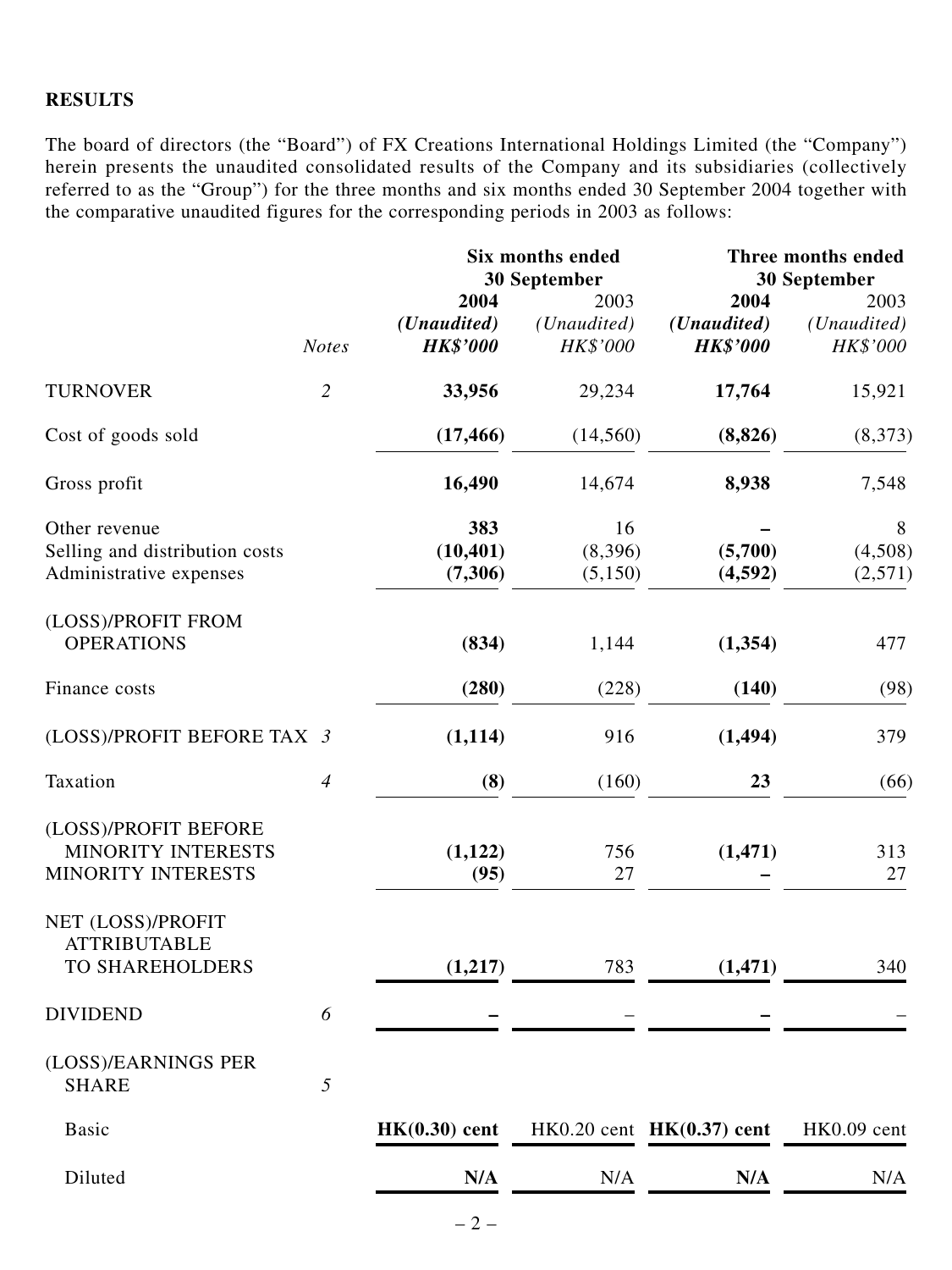# **CONSOLIDATED BALANCE SHEET**

|                                                   |                       | As at<br><b>30 September</b><br>2004    | As at<br>31 March<br>2004 |
|---------------------------------------------------|-----------------------|-----------------------------------------|---------------------------|
|                                                   | <b>Notes</b>          | ( <i>Unaudited</i> )<br><b>HK\$'000</b> | (Audited)<br>HK\$'000     |
| NON-CURRENT ASSETS                                |                       |                                         |                           |
| Fixed assets                                      |                       | 9,013                                   | 6,198                     |
| Other investments                                 | 9                     | 3,000                                   | 4,000                     |
| Rental and sundry deposits                        |                       | 2,139                                   | 2,111                     |
|                                                   |                       | 14,152                                  | 12,309                    |
| <b>CURRENT ASSETS</b><br>Inventories              |                       | 2,925                                   | 2,668                     |
| Accounts receivable                               | $\overline{7}$        | 8,426                                   | 7,744                     |
| Prepayments, deposits and other receivables       |                       | 3,931                                   | 3,789                     |
| Due from a minority shareholder                   |                       | 360                                     | 360                       |
| Taxes refundable                                  |                       | 255                                     | 125                       |
| Pledged bank deposit                              |                       | 3,518                                   | 3,567                     |
| Cash and bank balances                            |                       | 3,912                                   | 6,765                     |
|                                                   |                       | 23,327                                  | 25,018                    |
| <b>CURRENT LIABILITIES</b><br>Accounts payable    | $\boldsymbol{\delta}$ | 4,182                                   | 3,907                     |
| Accrued expenses and other payables               |                       | 1,984                                   | 1,318                     |
| Taxes payable                                     |                       | 94                                      | 740                       |
| Bill payable – secured                            |                       | 4,398                                   | 3,556                     |
| Bank overdrafts - secured                         |                       | 3,769                                   | 3,644                     |
| Short-term bank loans – secured                   |                       | 600                                     | 600                       |
| Current portion of long-term bank loans – secured |                       | 1,092                                   | 1,080                     |
|                                                   |                       | 16,119                                  | 14,845                    |
| NET CURRENT ASSETS                                |                       | 7,208                                   | 10,173                    |
| TOTAL ASSETS LESS CURRENT LIABILITIES             |                       | 21,360                                  | 22,482                    |
| NON-CURRENT LIABILITIES                           |                       |                                         |                           |
| Long-term bank loans - secured                    |                       | 603                                     | 603                       |
|                                                   |                       | 20,757                                  | 21,879                    |
| MINORITY INTERESTS                                |                       | (122)                                   | (27)                      |
|                                                   |                       | 20,635                                  | 21,852                    |
| <b>CAPITAL AND RESERVES</b>                       |                       |                                         |                           |
| Share capital                                     |                       | 4,000                                   | 4,000                     |
| Reserves                                          |                       | 16,635                                  | 17,852                    |
|                                                   |                       | 20,635                                  | 21,852                    |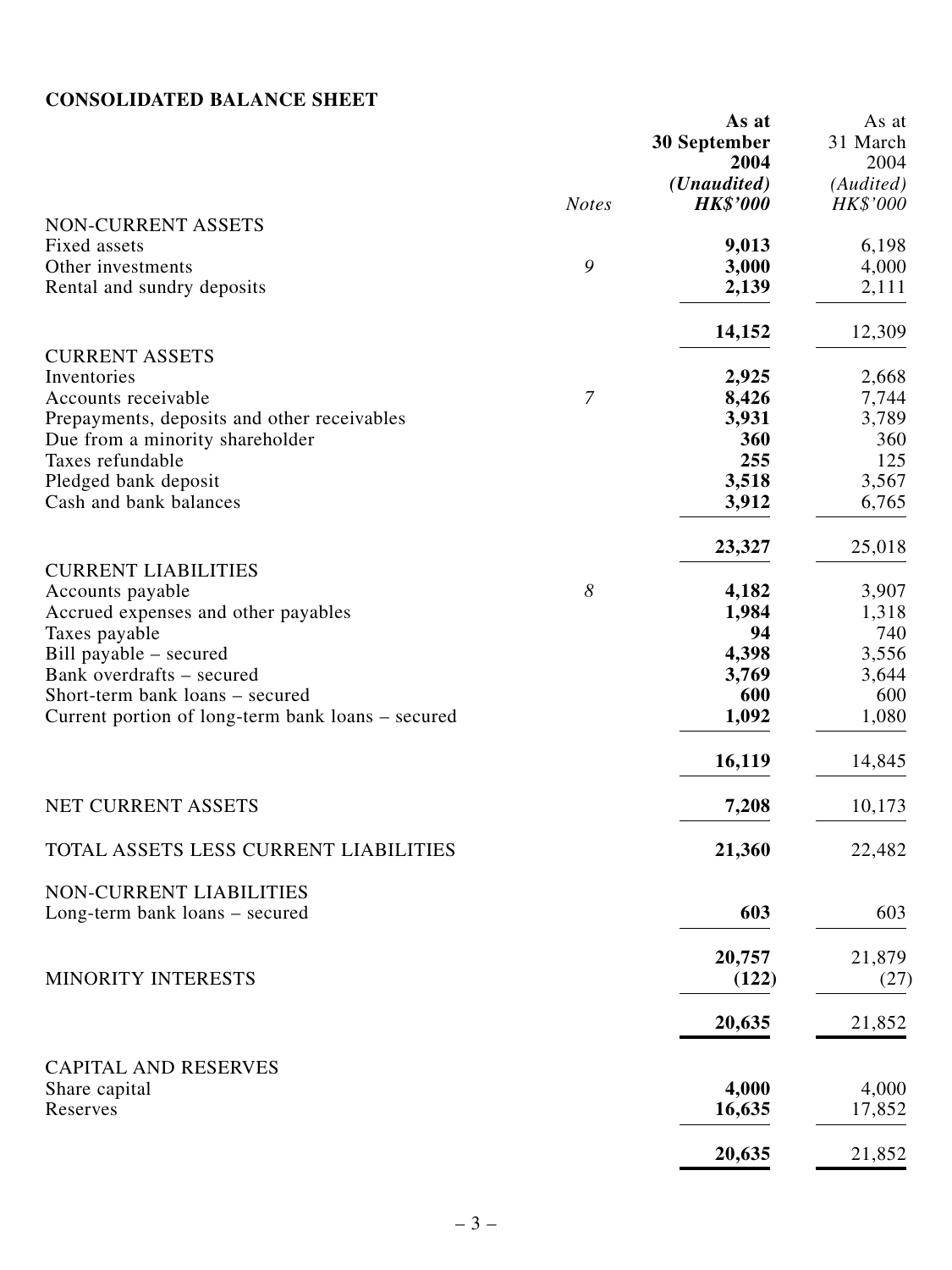## **CONDENSED CONSOLIDATED CASH FLOW STATEMENT**

|                                                     | Six months      | Six months   |
|-----------------------------------------------------|-----------------|--------------|
|                                                     | ended           | ended        |
|                                                     | 30 September    | 30 September |
|                                                     | 2004            | 2003         |
|                                                     | (Unaudited)     | (Unaudited)  |
|                                                     | <b>HK\$'000</b> | HK\$'000     |
| Net cash inflow from operating activities           | 558             | 5,067        |
| Net cash outflow from investing activities          | (3,548)         | (822)        |
| Net cash inflow/(outflow) from financing activities | 12              | (799)        |
| (DECREASE)/INCREASE IN CASH AND CASH EQUIVALENTS    | (2,978)         | 3,446        |
| Cash and cash equivalents at beginning of period    | 3,121           | 4,200        |
| CASH AND CASH EQUIVALENTS AT END OF PERIOD          | 143             | 7,646        |
| ANALYSIS OF BALANCES OF CASH AND CASH EQUIVALENTS   |                 |              |
| Cash and bank balances                              | 3,912           | 9,363        |
| Bank overdrafts                                     | (3,769)         | (1,717)      |
|                                                     | 143             | 7,646        |

# **CONSOLIDATED STATEMENT OF CHANGES IN EQUITY**

|                           | <b>Share</b><br>capital<br>(Unaudited) | <b>Share</b><br>premium<br>(Unaudited) | <b>Accumulated</b><br>profits/(loss)<br>(Unaudited) | <b>Total</b><br>( <i>Unaudited</i> ) |
|---------------------------|----------------------------------------|----------------------------------------|-----------------------------------------------------|--------------------------------------|
|                           | HK\$'000                               | HK\$'000                               | HK\$'000                                            | HK\$'000                             |
| At 1 April 2003           | 4,000                                  | 13,703                                 | 3,398                                               | 21,101                               |
| Net profit for the period |                                        |                                        | 783                                                 | 783                                  |
| At 30 September 2003      | 4,000                                  | 13,703                                 | 4,181                                               | 21,884                               |
| At 1 April 2004           | 4,000                                  | 13,703                                 | 4,149                                               | 21,852                               |
| Net loss for the period   |                                        |                                        | (1,217)                                             | (1,217)                              |
| At 30 September 2004      | 4,000                                  | 13,703                                 | 2,932                                               | 20,635                               |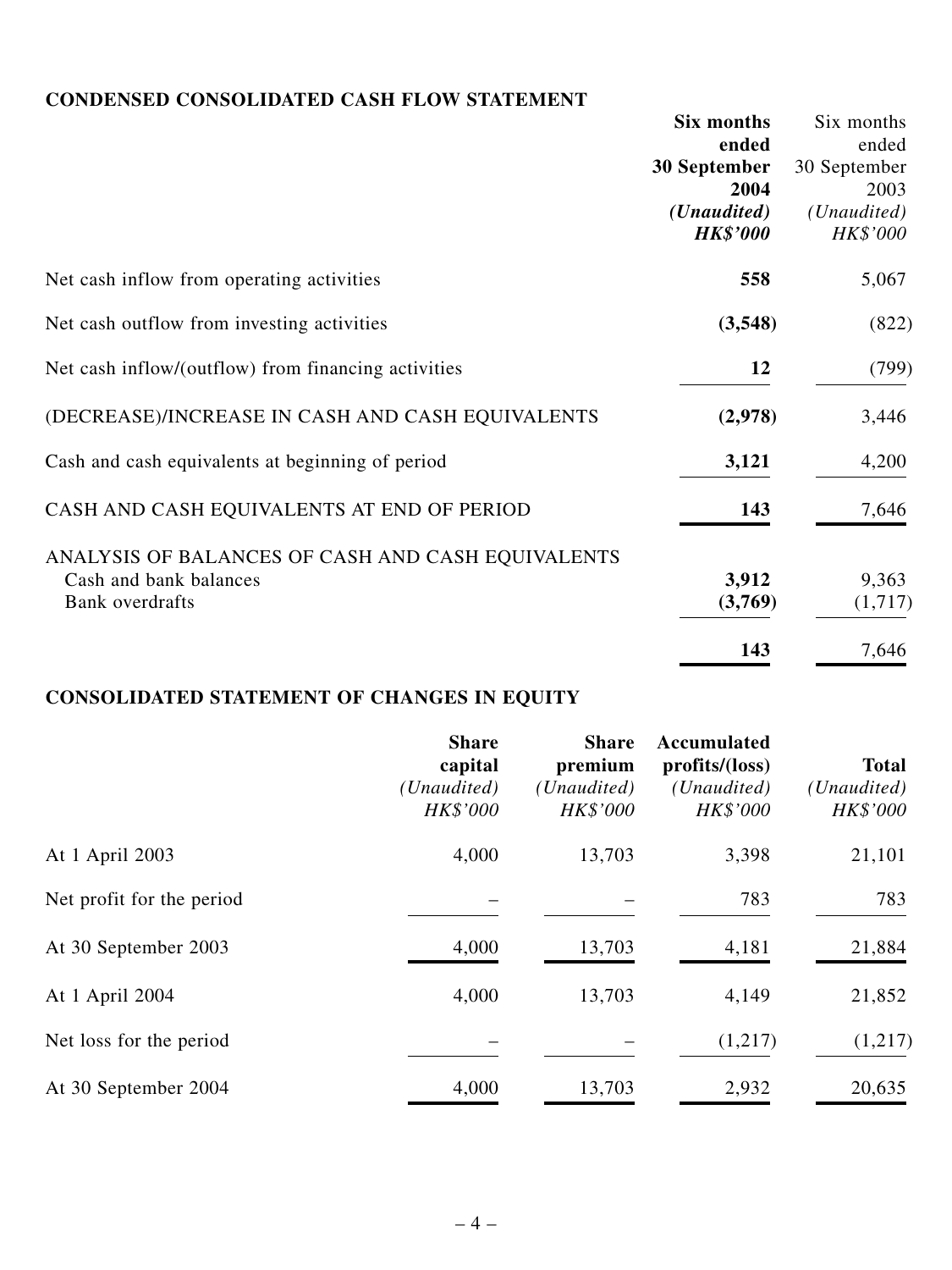#### *Notes:*

#### **1. BASIS OF PREPARATION**

The unaudited consolidated interim accounts have been prepared under the historical cost convention and in accordance with the Hong Kong Statement of Standard Accounting Practice No. 25 "Interim Financial Reporting" issued by the Hong Kong Institute of Certified Public Accountants and the disclosure requirements of the GEM Listing Rules and the Hong Kong Companies Ordinance. The accounting policies adopted are consistent with those set out in the annual financial statements for the year ended 31 March 2004.

All significant transactions and balances within the Group have been eliminated on consolidation.

#### **2. TURNOVER AND SEGMENT INFORMATION**

Turnover represents the aggregate of the net invoiced value of goods sold, after allowances for returns and trade discounts.

The Group's operating businesses are structured and managed separately, according to the nature of their operations and the products and services they provided. Each of the Group's business segments represents a strategic business unit that offers products and services which are subject to risks and returns that are different from those of other business segments. Details of the business segments are summarised as follows:

- (a) the retail segment represents the selling of bags and accessories via retail shops and department store counters;
- (b) the wholesale segment represents the selling of bags and accessories via agents and distributors; and
- (c) the corporate segment represents investment holding.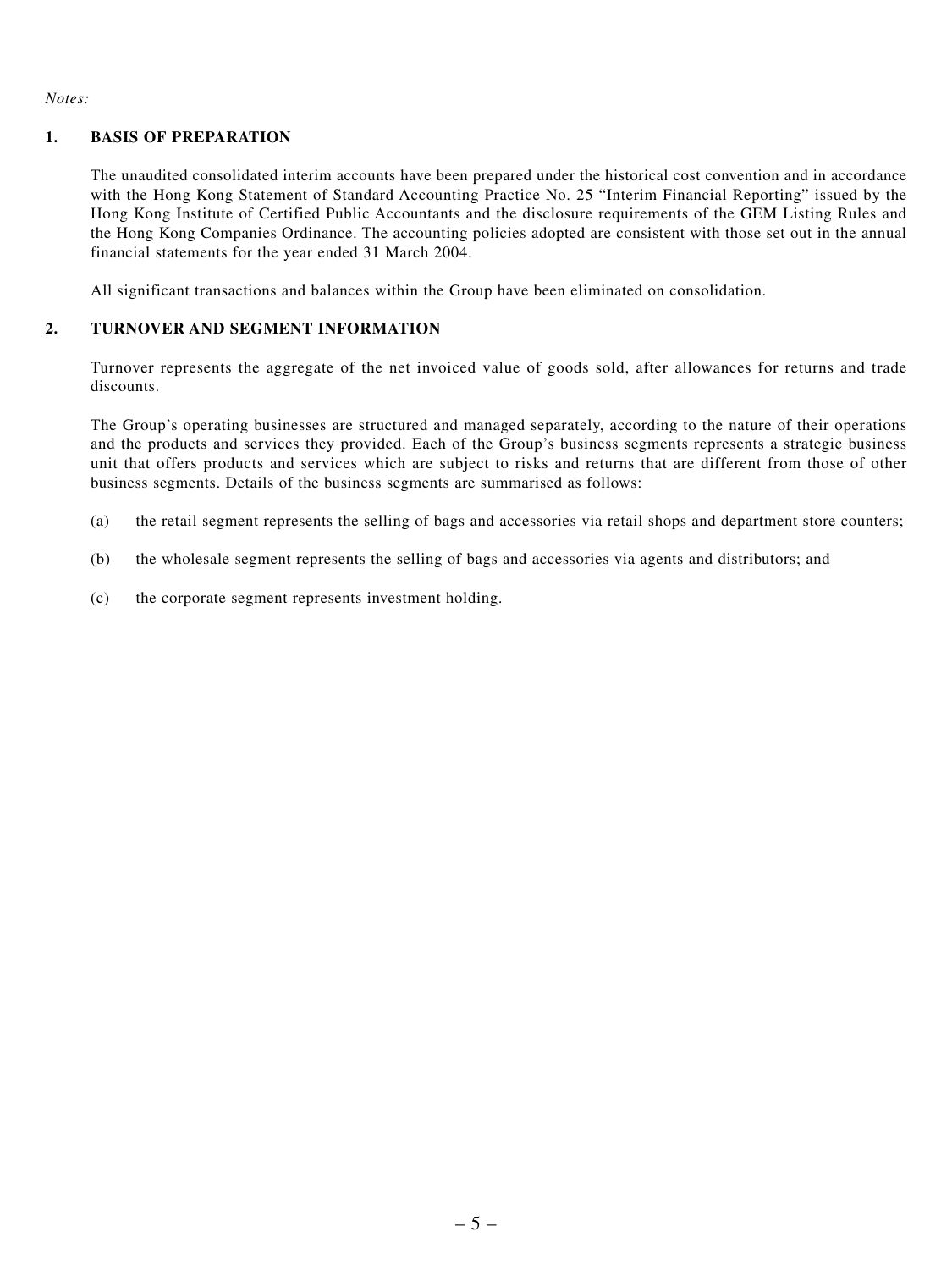#### **(a) Business segments**

The following tables present revenue, results and certain assets, liabilities and expenditure information for the Group's business segments.

|                                                                                  |                 | Six months ended 30 September |                 |           |                                                                                                 |          |                  |           |
|----------------------------------------------------------------------------------|-----------------|-------------------------------|-----------------|-----------|-------------------------------------------------------------------------------------------------|----------|------------------|-----------|
|                                                                                  |                 | Retail                        |                 | Wholesale | Consolidated                                                                                    |          |                  |           |
|                                                                                  | 2004            | 2003                          | 2004            | 2003      | 2004                                                                                            | 2003     | 2004             | 2003      |
|                                                                                  |                 |                               |                 |           | (Unaudited) (Unaudited) (Unaudited) (Unaudited) (Unaudited) (Unaudited) (Unaudited) (Unaudited) |          |                  |           |
|                                                                                  | <b>HK\$'000</b> | HK\$'000                      | <b>HK\$'000</b> | HK\$'000  | <b>HK\$'000</b>                                                                                 | HK\$'000 | <b>HK\$'000</b>  | HK\$'000  |
| Segment revenue:                                                                 |                 |                               |                 |           |                                                                                                 |          |                  |           |
| Sales to external<br>customers                                                   | 19,858          | 16,882                        | 14,098          | 12,352    |                                                                                                 |          | 33,956           | 29,234    |
|                                                                                  |                 |                               |                 |           |                                                                                                 |          |                  |           |
| Segment results                                                                  | 2,487           | 2,741                         | 964             | 2,025     | (4,285)                                                                                         | (3,622)  | (834)            | 1,144     |
| Finance costs                                                                    |                 |                               |                 |           |                                                                                                 |          | (280)            | (228)     |
| (Loss)/profit before tax                                                         |                 |                               |                 |           |                                                                                                 |          | (1, 114)         | 916       |
| Taxation                                                                         |                 |                               |                 |           |                                                                                                 |          | (8)              | (160)     |
| (Loss)/profit before                                                             |                 |                               |                 |           |                                                                                                 |          |                  |           |
| minority interests<br>Minority interests                                         |                 |                               |                 |           |                                                                                                 |          | (1, 122)<br>(95) | 756<br>27 |
| Net (loss)/profit from<br>ordinary activities<br>attributable to<br>shareholders |                 |                               |                 |           |                                                                                                 |          | (1, 217)         | 783       |
| <b>BALANCE SHEET</b>                                                             |                 |                               |                 |           |                                                                                                 |          |                  |           |
| <b>ASSETS</b>                                                                    |                 |                               |                 |           |                                                                                                 |          |                  |           |
| Segment assets                                                                   | 7,277           | 4,965                         | 17,659          | 9,648     | 12,543                                                                                          | 20,101   | 37,479           | 34,714    |
| <b>LIABILITIES</b>                                                               |                 |                               |                 |           |                                                                                                 |          |                  |           |
| Segment liabilities                                                              | 3,270           | 2,996                         | 2,028           | 3,481     | 11,424                                                                                          | 5,965    | 16,722           | 12,442    |
| Other segment<br>information:                                                    |                 |                               |                 |           |                                                                                                 |          |                  |           |
| Depreciation                                                                     | 284             | 228                           | 359             | 431       | 111                                                                                             | 108      | 754              | 767       |
| Capital                                                                          |                 |                               |                 |           |                                                                                                 |          |                  |           |
| expenditure                                                                      | 535             | 76                            | 2,606           | 2,023     | 428                                                                                             | 31       | 3,569            | 2,130     |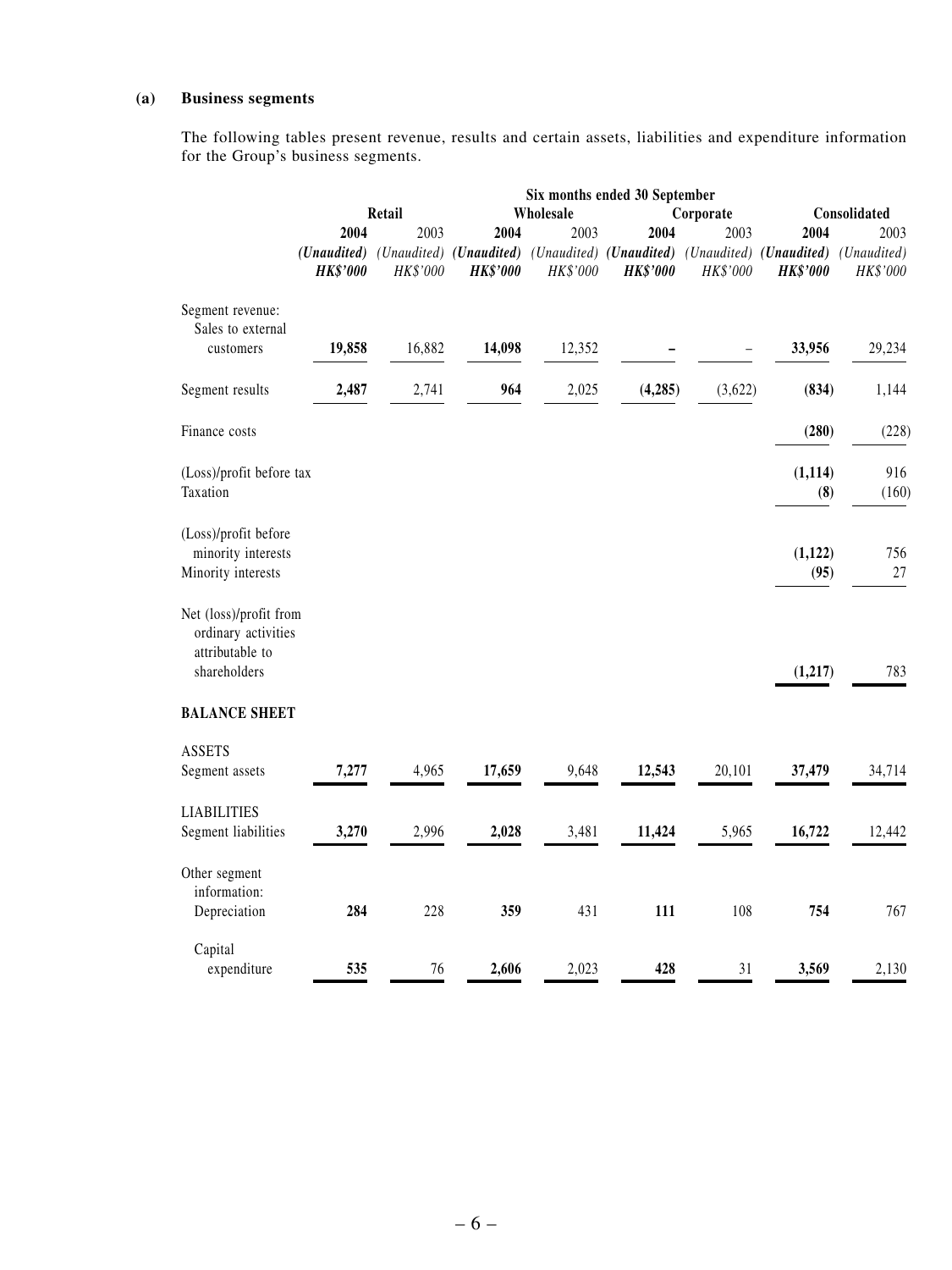#### **(b) Geographical segments**

The following table presents revenue, certain assets and expenditure information for the Group's geographical segments.

|                                       |                                |                  |                                                     |                                                         |                                                     |                         | Six months ended 30 September  |                         |                                |                         |                                |                         |
|---------------------------------------|--------------------------------|------------------|-----------------------------------------------------|---------------------------------------------------------|-----------------------------------------------------|-------------------------|--------------------------------|-------------------------|--------------------------------|-------------------------|--------------------------------|-------------------------|
|                                       |                                |                  |                                                     | People's Republic<br>of China ("PRC")<br>(not including |                                                     |                         |                                |                         |                                |                         |                                |                         |
|                                       |                                | <b>Hong Kong</b> |                                                     | Hong Kong)                                              |                                                     | Taiwan                  |                                | Singapore               |                                | <b>Other</b>            |                                | Consolidated            |
|                                       | 2004                           | 2003             | 2004                                                | 2003                                                    | 2004                                                | 2003                    | 2004                           | 2003                    | 2004                           | 2003                    | 2004                           | 2003                    |
|                                       | (Unaudited)<br><b>HK\$'000</b> | HK\$'000         | (Unaudited) ( <b>Unaudited</b> )<br><b>HK\$'000</b> | HK\$'000                                                | (Unaudited) ( <b>Unaudited</b> )<br><b>HK\$'000</b> | (Unaudited)<br>HK\$'000 | (Unaudited)<br><b>HK\$'000</b> | (Unaudited)<br>HK\$'000 | (Unaudited)<br><b>HK\$'000</b> | (Unaudited)<br>HK\$'000 | (Unaudited)<br><b>HK\$'000</b> | (Unaudited)<br>HK\$'000 |
| Segment revenue:<br>Sales to external |                                |                  |                                                     |                                                         |                                                     |                         |                                |                         |                                |                         |                                |                         |
| customers                             | 25,268                         | 20,705           | 1,411                                               | 1,696                                                   | 5,873                                               | 5,221                   | 950                            | 728                     | 454                            | 884                     | 33,956                         | 29,234                  |
| Other segment<br>information:         |                                |                  |                                                     |                                                         |                                                     |                         |                                |                         |                                |                         |                                |                         |
| Segment assets                        | 20,896                         | 21,510           | 13,110                                              | 10,433                                                  | 3,244                                               | 2,700                   | 229                            | 71                      |                                |                         | 37,479                         | 34,714                  |
| Capital<br>expenditure                | 719                            | 80               | 2,606                                               | 2,023                                                   | 244                                                 | 27                      |                                |                         |                                |                         | 3,569                          | 2,130                   |

#### **3. (LOSS)/PROFIT BEFORE TAX**

The Group's (loss)/profit before tax is arrived at after charging:

|                                       |                      | Six months ended<br>30 September | Three months ended<br>30 September |                 |  |
|---------------------------------------|----------------------|----------------------------------|------------------------------------|-----------------|--|
|                                       | 2004                 | 2003                             | 2004                               | 2003            |  |
|                                       | ( <i>Unaudited</i> ) | (Unaudited)                      | ( <i>Unaudited</i> )               | (Unaudited)     |  |
|                                       | <b>HK\$'000</b>      | <i>HK\$'000</i>                  | <b>HK\$'000</b>                    | <b>HK\$'000</b> |  |
| Interest on overdrafts and bank loans | 280                  | 228                              | 140                                | 98              |  |
| Depreciation                          | 754                  | 767                              | 357                                | 355             |  |

#### **4. TAXATION**

Hong Kong Profits Tax for the three and six months ended 30 September 2004 have been provided at the rate of 17.5% (three and six months ended 30 September 2003: 17.5%) on the estimated assessable profits arising in Hong Kong during the periods. Taxes on profits assessable in other jurisdictions have been calculated at the rates of tax prevailing in the places in which the Group operates, based on existing legislation, interpretation and practices in respect thereof.

#### **5. (LOSS)/EARNINGS PER SHARE**

The calculations of basic (loss)/earnings per share for the three and six months ended 30 September 2004 are based on the unaudited consolidated net loss attributable to shareholders for the three and six months ended 30 September 2004 of approximately HK\$1,471,000 and HK\$1,217,000 respectively (three and six months ended 30 September 2003: net profit attributable to shareholders of HK\$340,000 and HK\$783,000 respectively) and on 400,000,000 shares in issue during the three and six months ended 30 September 2004 (weighted average number of shares in issue for the three and six months ended 30 September 2003: 400,000,000 shares).

Diluted (loss)/earnings per share for the three months and six months ended 30 September 2004 and the corresponding periods in 2003 have not been disclosed as no dilutive events existed during those periods.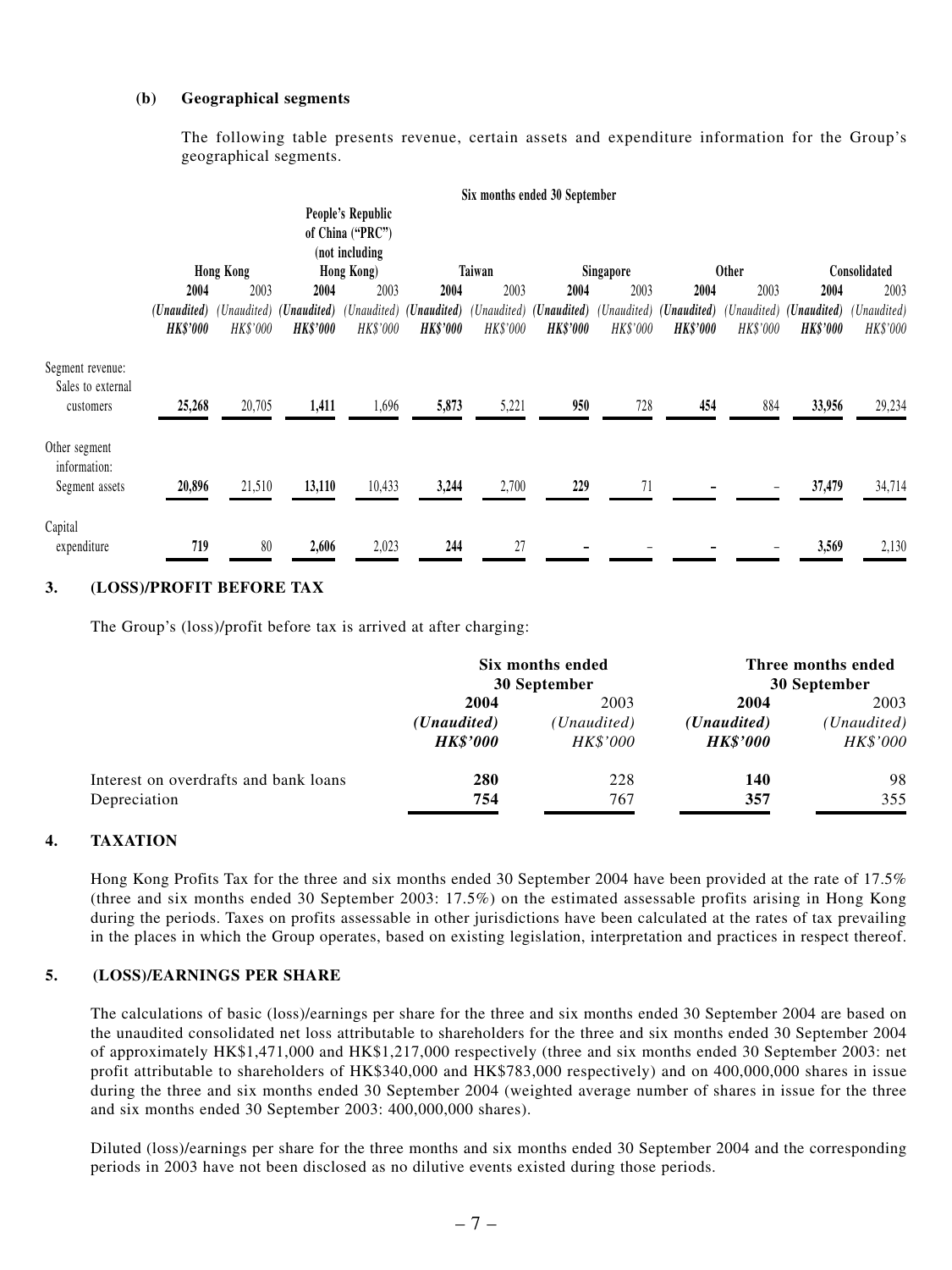#### **6. DIVIDEND**

The Board does not recommend the payment of an interim dividend for the six months ended 30 September 2004 (six months ended 30 September 2003: Nil).

#### **7. ACCOUNTS RECEIVABLE**

The Group's trading terms with its customers are mainly on credit, which generally have credit terms of up to 90 days (six months ended 30 September 2003: 90 days). The Group seeks to maintain strict control over its outstanding receivables to minimise credit risk. Overdue balances are reviewed regularly by senior management.

Aged analysis of the Group's accounts receivable as at the balance sheet dates based on the goods delivery date is as follows:

|                | 30 September<br>2004                    | 31 March<br>2004      |
|----------------|-----------------------------------------|-----------------------|
|                | ( <i>Unaudited</i> )<br><b>HK\$'000</b> | (Audited)<br>HK\$'000 |
| Within 90 days | 5,780                                   | 7,288                 |
| 91-180 days    | 1,753                                   | 151                   |
| 181-365 days   | 620                                     | 270                   |
| Over 1 year    | 273                                     | 35                    |
|                | 8,426                                   | 7,744                 |

#### **8. ACCOUNTS PAYABLE**

Aged analysis of the Group's accounts payable as at the balance sheet dates based on the goods receipt date is as follows:

|                      | 31 March                 |
|----------------------|--------------------------|
| 2004                 | 2004                     |
| ( <i>Unaudited</i> ) | (Audited)                |
| <b>HK\$'000</b>      | HK\$'000                 |
| 2,101                | 3,178                    |
|                      | $\overline{\phantom{0}}$ |
|                      | 25                       |
| 484                  | 704                      |
| 4,182                | 3,907                    |
|                      | 30 September<br>1,597    |

#### **9. OTHER INVESTMENTS**

|                                                                                 | 30 September<br>2004                    | 31 March<br>2004      |
|---------------------------------------------------------------------------------|-----------------------------------------|-----------------------|
| Non-trading securities                                                          | ( <i>Unaudited</i> )<br><b>HK\$'000</b> | (Audited)<br>HK\$'000 |
| Equity securities – listed in Hong Kong<br>Provision for deficit on revaluation | 4.000<br>(1,000)                        | 4,000                 |
|                                                                                 | 3,000                                   | 4,000                 |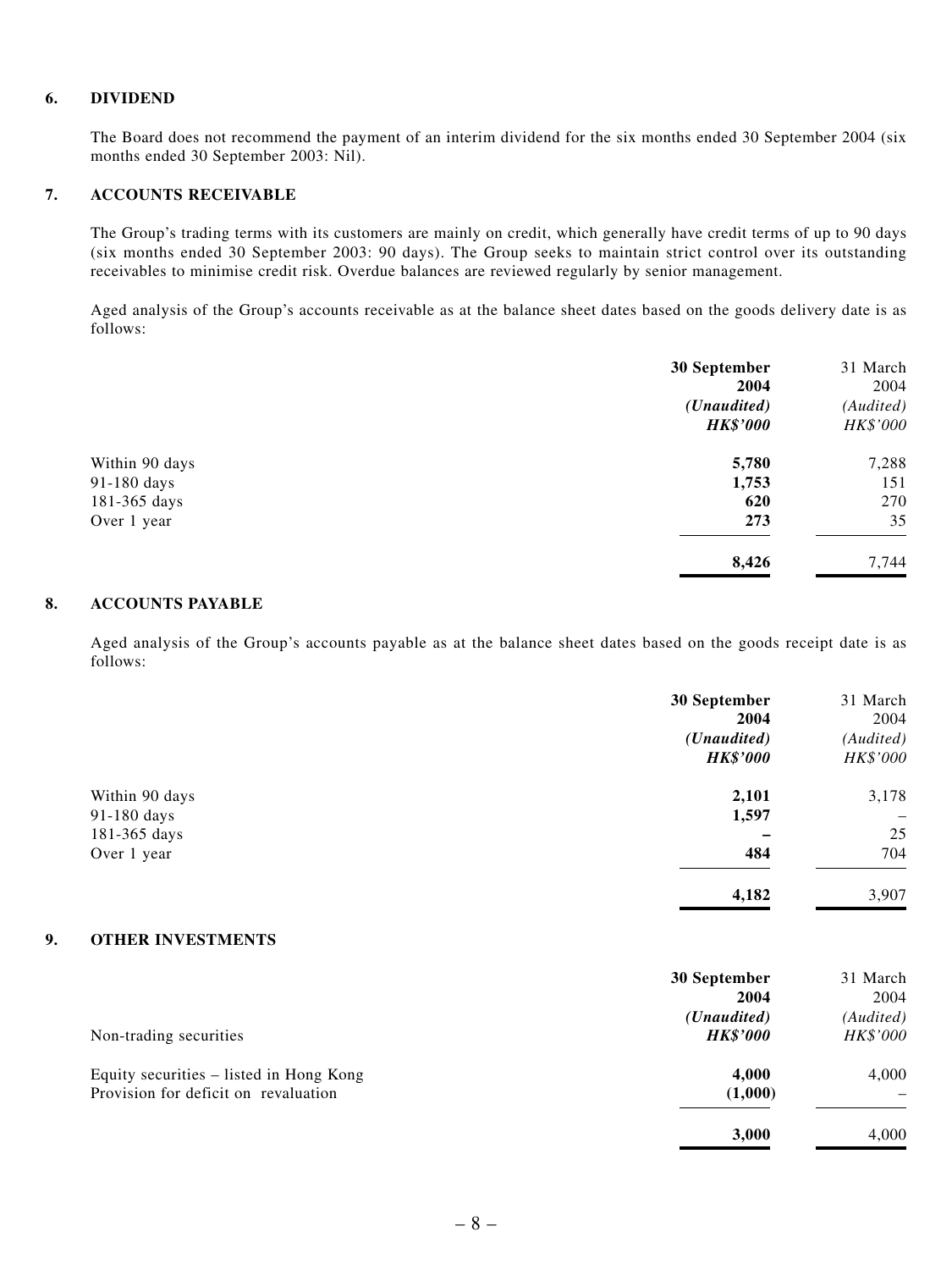### **MANAGEMENT DISCUSSION AND ANALYSIS**

The Group is principally engaged in retail and wholesales of bags and accessories under its **FX CREATIONS** brandname. The bags sold by the Group consist principally of business bags, sports bags, backpacks, handbags and wallets. The accessories sold by the Group include belts, watches, spectacles and umbrellas. Other brandnames of the Group include **USU**, **Annvu** and **Astro Boy**.

The Group also sells its products to agents and distributors for distribution and resale in the PRC, Taiwan, Singapore, Malaysia, Indonesia, Thailand, Australia, New Zealand, Korea, Japan and Europe markets.

### **BUSINESS REVIEW**

The Group continued to record a double-digit growth in its turnover both in the three and six months ended 30 September 2004 as compared to the same period in previous year. To further capture the expected increasing number of tourists to Hong Kong, the Group has expanded its retail network by opening 7 more retail outlets in Hong Kong in the six months ended 30 September 2004.

#### **FINANCIAL REVIEW**

#### **Results**

During the six months ended 30 September 2004, the Group recorded a turnover of approximately HK\$34.0 million (six months ended 30 September 2003: approximately HK\$29.2 million), an increase of approximately 16% compared to the corresponding period in previous year. The turnover for the six months ended 30 September 2004 comprised retail sales and wholesales sales which accounted for approximately 58% and 42% (six months ended 30 September 2003: approximately 58% and 42%) of the total turnover respectively. As at 30 September 2004, the Group had 17 (31 March 2004: 10) retail outlets in Hong Kong which consisted of 7 (31 March 2004: 5) retail shops and 10 (31 March 2004: 5) department store counters and 9 (31 March 2004: 9) department store counters in Taiwan.

The increase in turnover was mainly attributable to the increase in retail sales, both in Hong Kong and Taiwan and wholesales sales. Retail and wholesale sales increased by approximately 18% and 14% respectively and retail sales in Hong Kong and Taiwan increased by approximately 22% and 12% respectively in the period under review compared to the previous corresponding period. The increase in retail sales was mainly attributed to our Group opening new retail outlets in Hong Kong.

The gross profit margin for the six months ended 30 September 2004 dropped slightly from approximately 50% during the corresponding period in previous year to approximately 49%. Selling and distribution costs increased by approximately 24% in the period under review due to the increase in expenses, e.g. sales staff salaries and rentals, as more retail outlets were opened. Administrative expenses also increased by approximately 42% in the period under review due mainly to the provision for the deficit on revaluation of non-trading securities of HK\$1,000,000 and to the increase in salaries and related expenses.

Although the Group recorded an increase in turnover of approximately 16% to HK\$34 million in the six months ended 30 September 2004, the Group recorded a net loss attributable to shareholders of approximately HK\$1.2 million, compared to a net profit of approximately HK\$0.8 million in the corresponding period in previous year. The loss was attributed to the deficit in revaluation of the nontrading securities of approximately HK\$1 million and higher percentage increase in selling and distribution costs and administrative expenses as a result of increase in the number of staff level, rental and other overheads due to the opening of more retail outlets.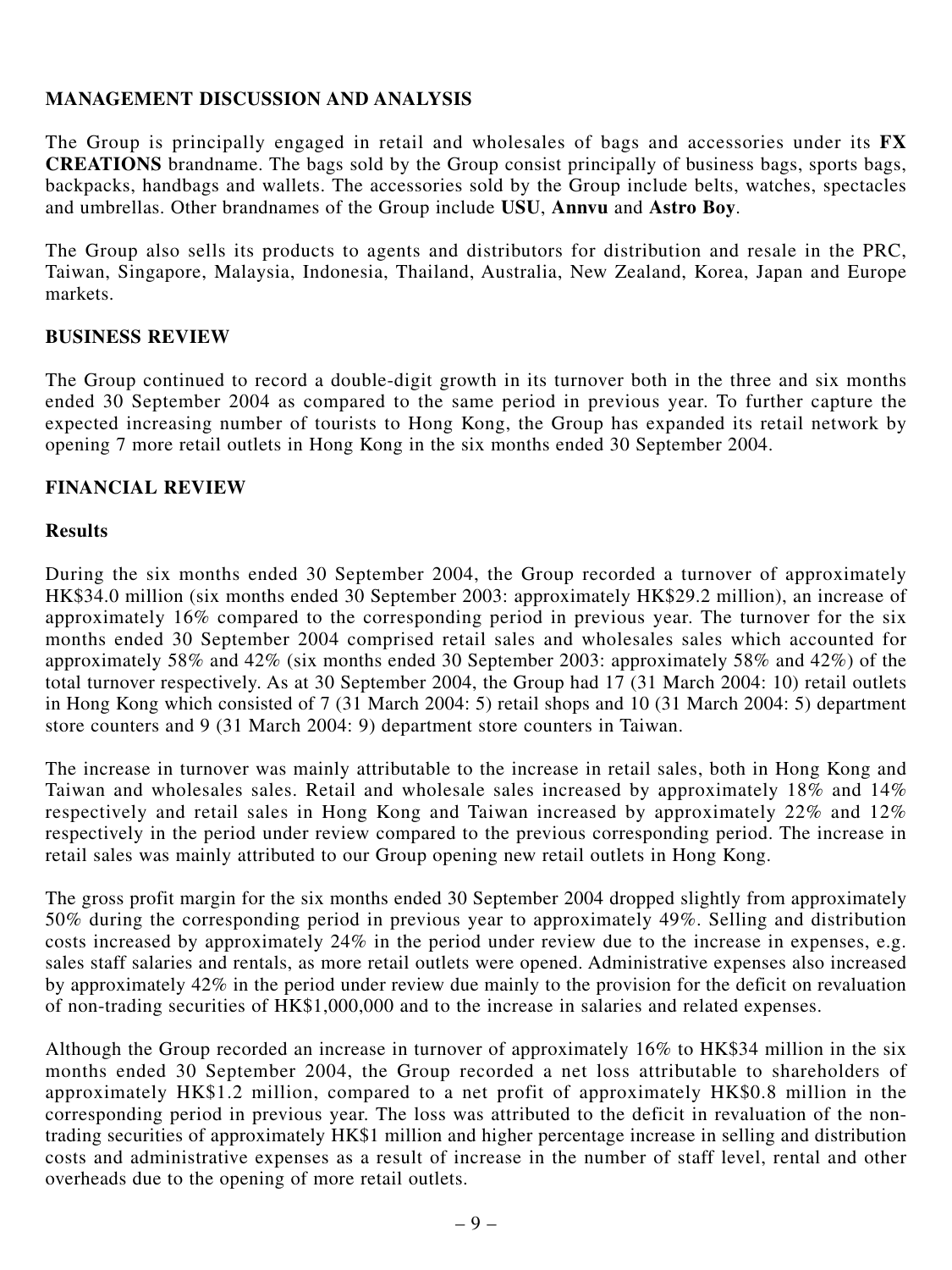### *Liquidity, financial resources and capital structure*

For the period under review, the Group financed its operations with its own working capital and bank borrowings of approximately HK\$10.5 million as at 30 September 2004 (31 March 2004: approximately HK\$9.5 million).

As at 30 September 2004, the Group had net current assets of approximately HK\$7.2 million (31 March 2004: approximately HK\$10 million) including cash and cash equivalents of approximately HK\$143,000 (31 March 2004: approximately HK\$3.1 million).

As at 30 September 2004, the Group had total available banking facilities of approximately HK\$16.1 million (31 March 2004: approximately HK\$16.3 million) which were supported by the following:

- (i) the pledge of bank deposits of approximately  $HK$3,518,000$  (31 March 2004:  $HK$3,567,000$ );
- (ii) corporate guarantee executed by the Company; and
- (iii) the pledge of certain current asset of a subsidiary of the Company amounting to approximately HK\$984,000 (31 March 2004: HK\$934,000).

As at 30 September 2004, the gearing ratio (defined as the ratio between total bank borrowings and total assets) was approximately 0.28 (31 March 2004: approximately 0.25). The Group has no fixed interest bank borrowing. All the bank borrowings were denominated in HK Dollars.

As at 30 September 2004, the Group has outstanding bank borrowings of approximately HK\$10.5 million (31 March 2004: approximately HK\$9.5 million). The bank borrowings comprised secured bank overdrafts of approximately HK\$3.8 million (31 March 2004: approximately HK\$3.6 million), secured bills payable of approximately HK\$4.4 million (31 March 2004: approximately HK\$3.6 million) and secured bank loans of approximately HK\$2.3 million (31 March 2004: approximately HK\$2.3 million). As at 30 September 2004, approximately HK\$9.9 million (31 March 2004: approximately HK\$8.9 million) was repayable within one year and approximately HK\$0.6 million (31 March, 2004: approximately HK\$0.6 million) was repayable in the second year.

The share of the Company were listed on GEM on 21 May 2002. There has been no change in the capital structure of the Company since that date.

#### **Significant investment**

As at 30 September 2004 and 31 March 2004, other than the investment in a company listed in Hong Kong disclosed as "other investments" in the balance sheet, there was no other significant investment held by the Group.

### **Material acquisition or disposal of subsidiaries and affiliated companies**

There were no material acquisitions or disposal of subsidiaries and affiliated companies in the course of the six months ended 30 September 2004.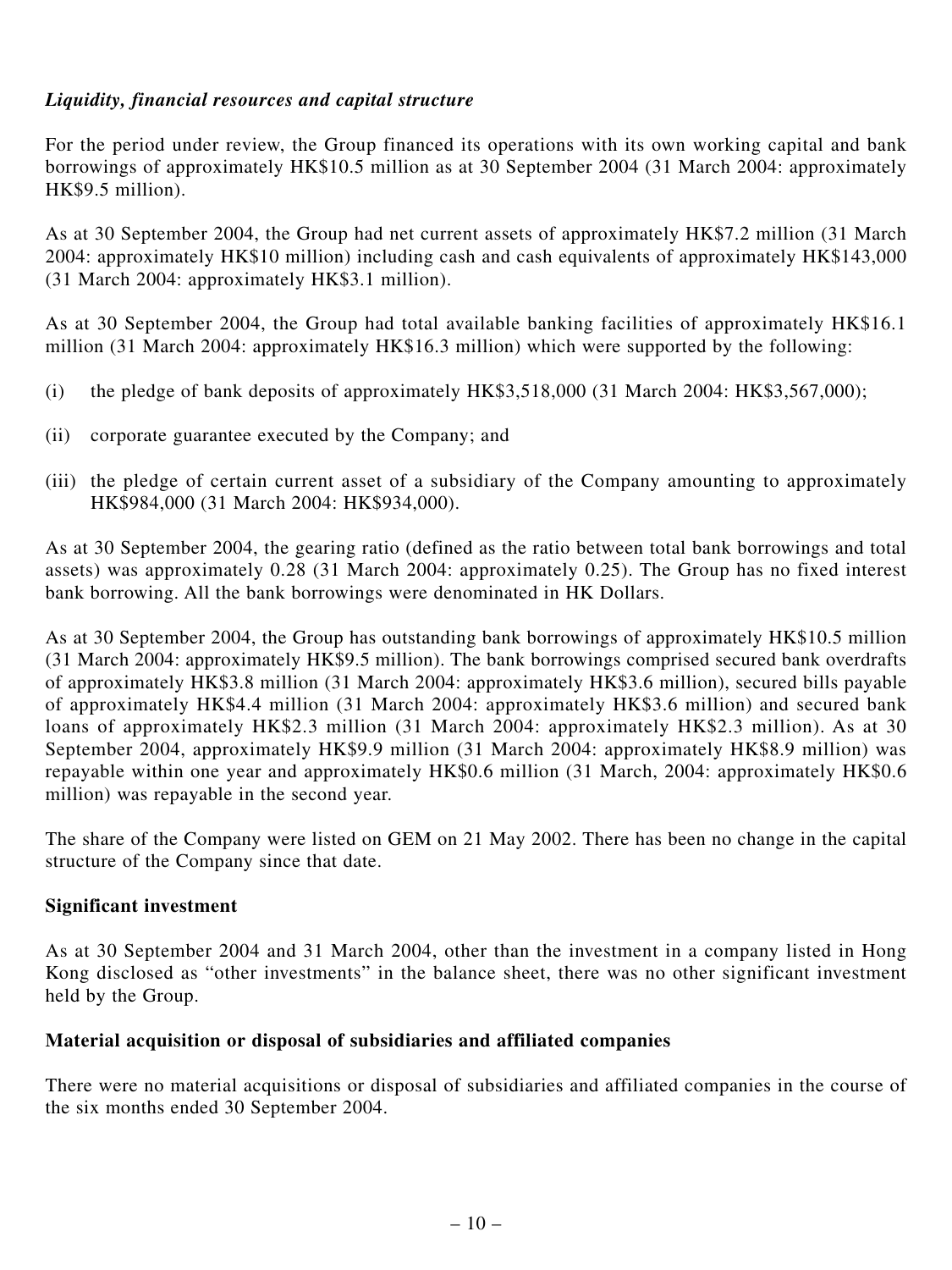### **Contingent liabilities**

The Company had provided guarantees for the bank facilities granted to its subsidiaries. The extent of such facilities utilised by the subsidiaries at 30 September 2004 amounted to approximately HK\$10.5 million (31 March 2004: approximately HK\$9.5 million)

The Group had no other material contingent liabilities as at 30 September 2004.

#### **Lease and contracted commitments**

The Group leases certain of its office premises, warehouses, retail shops and department store counters under non-cancellable operating lease arrangements with lease terms ranging from one to three years.

At 30 September 2004, the Group had total future minimum lease payments in respect of non-cancellable operating leases falling due as follows:

|                                                 | 30 September<br>2004<br>( <i>Unaudited</i> )<br><b>HK\$'000</b> | 31 March<br>2004<br>(Audited)<br>HK\$'000 |
|-------------------------------------------------|-----------------------------------------------------------------|-------------------------------------------|
| Land and buildings expiring:<br>Within one year | 3,895                                                           | 4,068                                     |
| In the second to fifth years, inclusive         | 1,406                                                           | 2,793                                     |
|                                                 | 5,301                                                           | 6,861                                     |

As at 30 September 2004, the Group had contracted commitments in respect of purchases of certain fixed assets of approximately HK\$200,000 (31 March 2004: commitments in respect of licence fee of approximately HK\$137,000).

#### **Foreign exchange exposure**

The Group's income and expenditure during the six months ended 30 September 2004 were denominated in United States ("US") dollars, HK dollars and New Taiwanese ("NT") dollars, and most of the assets and liabilities as at 30 September 2004 were denominated in HK dollars and NT dollars. Accordingly, the Board is of the view that, to certain extent, the Group is exposed to foreign currency exchange risk. For the US dollars foreign exchange exposure, the Board believes the exposure is small as the exchange rate of US dollars to HK dollars is comparatively stable. However, the Group is exposed to NT dollars foreign exchange exposure and fluctuation of exchange rates of NT dollars against HK dollars could affect the Group's results of operations. During the period under review, no hedging transaction or arrangement was made.

### **Treasury policies**

The Group adopts a conservative approach towards its treasury policies. The Group strives to reduce exposure to credit risk by performing ongoing credit evaluations of the financial conditions of its customers. To manage liquidity risk, the Board closely monitors the Group's liquidity position to ensure that the liquidity structure of the Group's assets, liabilities and commitments can meet its funding requirements.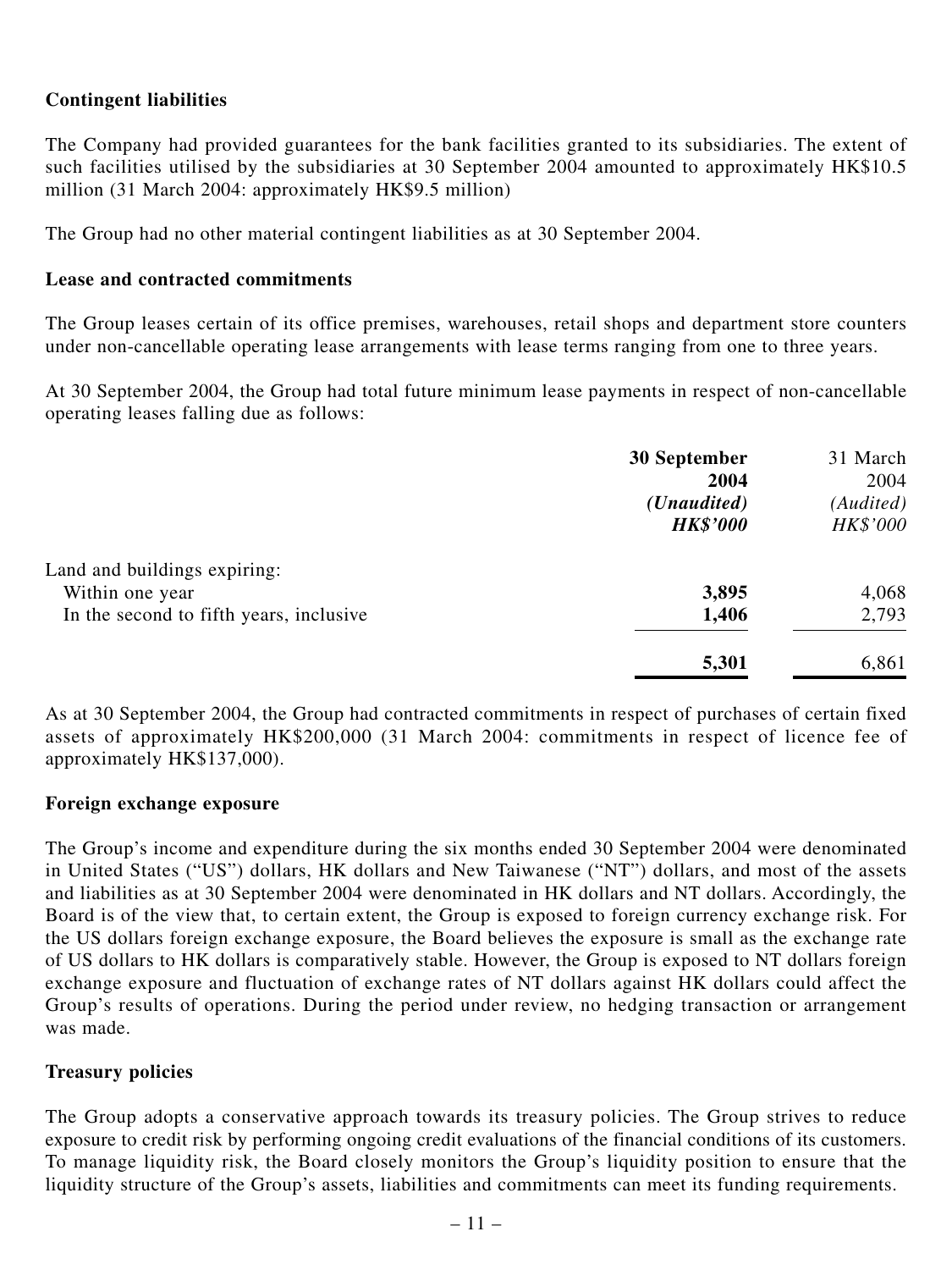### **Segment information**

*Business segments*

### Retail sales

Retail sales increased by approximately 18%, as compared to the corresponding period in previous year, to approximately HK\$19.9 million (six months ended 30 September 2003: approximately HK\$16.9 million). The increase was attributed to the increase in the level of sales in the retail outlets in Hong Kong and Taiwan.

#### Wholesale sales

Wholesale sales comprised sales to agents and sales to distributors.

Wholesale sales increased by approximately 14%, as compared to the corresponding period in previous year, to approximately HK\$14.1 million (six months ended 30 September 2003: approximately HK\$12.4 million). The increase was mainly attributed to the increase in quantity sold to new and existing agents and distributors.

### *Geographical segment*

For the six months ended 30 September 2004, sales in Hong Kong increased by approximately 22% compared to the corresponding period in previous year. The increase was attributed to the increase in both retail and wholesale sales in Hong Kong.

For the six months ended 30 September 2004, sales to elsewhere in the PRC decreased by approximately 17% compared to the corresponding period in previous year. The decrease was mainly attributed to the decrease in quantity sold to the Group's agents in the PRC due to higher level of competition.

For the six months ended 30 September 2004, sales to Taiwan increased by approximately 12% compared to the corresponding period in previous year. The increase was mainly attributed to the increase in the level of sales by retail outlets in Taiwan.

For the six months ended 30 September 2004, sales to Singapore increased by approximately 30% compared to the corresponding period in previous year. The increase was mainly attributed to the increase in quantity sold to the Group's agent in Singapore due to an improved retail market generally in Singapore.

For the six months ended 30 September 2004, sales to other countries decreased by approximately 49% compared to the corresponding period in previous year. The decrease was mainly attributed to the decrease in orders from the United States and Philippines.

Please also refer to note 2 to the Results of this announcement for details of business and geographical segments.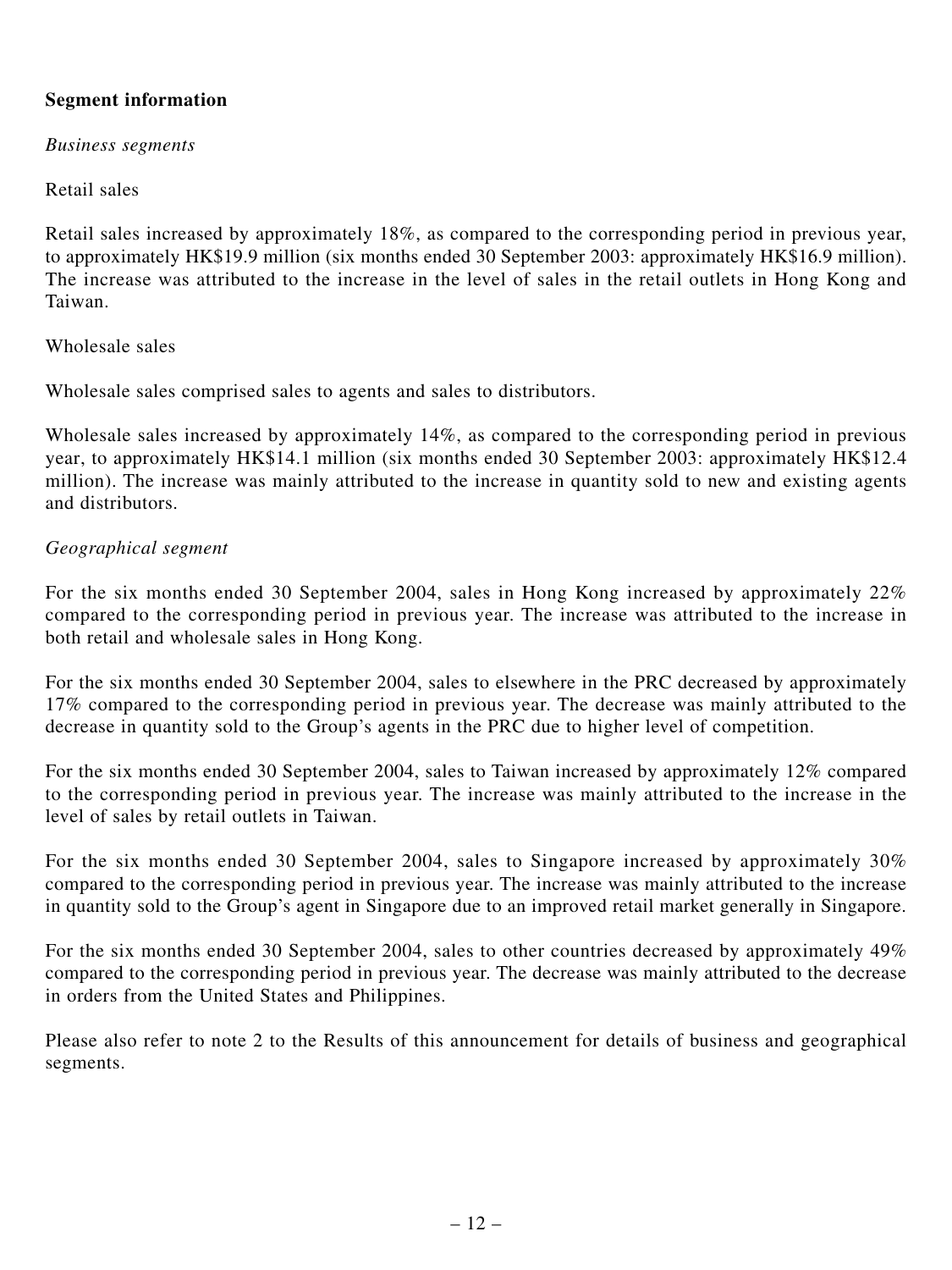#### **Future plans for material investments and expected source of funding**

Details for the Group's future plans for material investments or capital assets and their expected source of funding have been stated in the Company's Prospectus dated 8 May 2002 under the sections headed "Statement of Business Objectives" and in this announcement under section headed "Comparison of Business objectives with Actual Business Progress". As at the date of this announcement, the Group did not have any other plans for material investments or capital assets. However, the Group is constantly looking for opportunities for investments or capital assets to enhance shareholders' value.

#### **Employees and remuneration policies**

As at 30 September 2004, the Group had 130 (31 March 2004: 108) employees, including directors. Total staff costs (including directors' emoluments) were approximately HK\$5.7 million in the six months 30 September 2004 as compared to approximately HK\$5 million in the six months ended 30 September 2003. Remuneration is determined with reference to market terms and the performance, qualification and experience of individual employee. Year-end bonus based on individual performance will be paid to employees as recognition of and reward for their contributions. Other benefits include contributions to statutory mandatory provident fund scheme to its employees in Hong Kong. To date, no share options have been granted to employees.

### **PROSPECTS**

The Group is optimistic about its business prospects for the remaining of the financial year. The strong positive performance trend in turnover in the retail business appears to continue. In addition to introducing new innovative designs and products regularly, the Group will also continue to implement various promotion strategies to boast and capture sales. The Group will also continue to identify agents and distributors to target overseas and local markets.

The Group will continue to work towards its objective of promoting **FX CREATIONS** to be a brandname for stylish and lifestyle consumer products in the world market and is confident of meeting any challenges ahead.

### **COMPARISON OF BUSINESS OBJECTIVES WITH ACTUAL BUSINESS PROGRESS**

The following is a summary of the actual progress of the Group compared with the business objectives set out in the Prospectus for the period from 1 April 2004 to 30 September 2004 (the "Review Period").

| According to the business objectives as stated<br>in the Prospectus | <b>Actual business progress in the Review Period</b>                                                                                                                            |
|---------------------------------------------------------------------|---------------------------------------------------------------------------------------------------------------------------------------------------------------------------------|
| Sales and marketing                                                 |                                                                                                                                                                                 |
| Open new retail outlets in Hong Kong and Taiwan                     | As at 30 September 2004, there were 17 retail<br>outlets in Hong Kong which consisted of 7 retail<br>shops and 10 department store counters, and 9 retail<br>outlets in Taiwan. |
|                                                                     | 7 retail outlets were opened in Hong Kong in the<br>Review Period. One retail outlet in Taiwan was<br>closed in the Review Period due to expiry of lease<br>and one was opened. |
|                                                                     | The Group is continuing to identify new retail outlet<br>premises in Hong Kong and Taiwan.                                                                                      |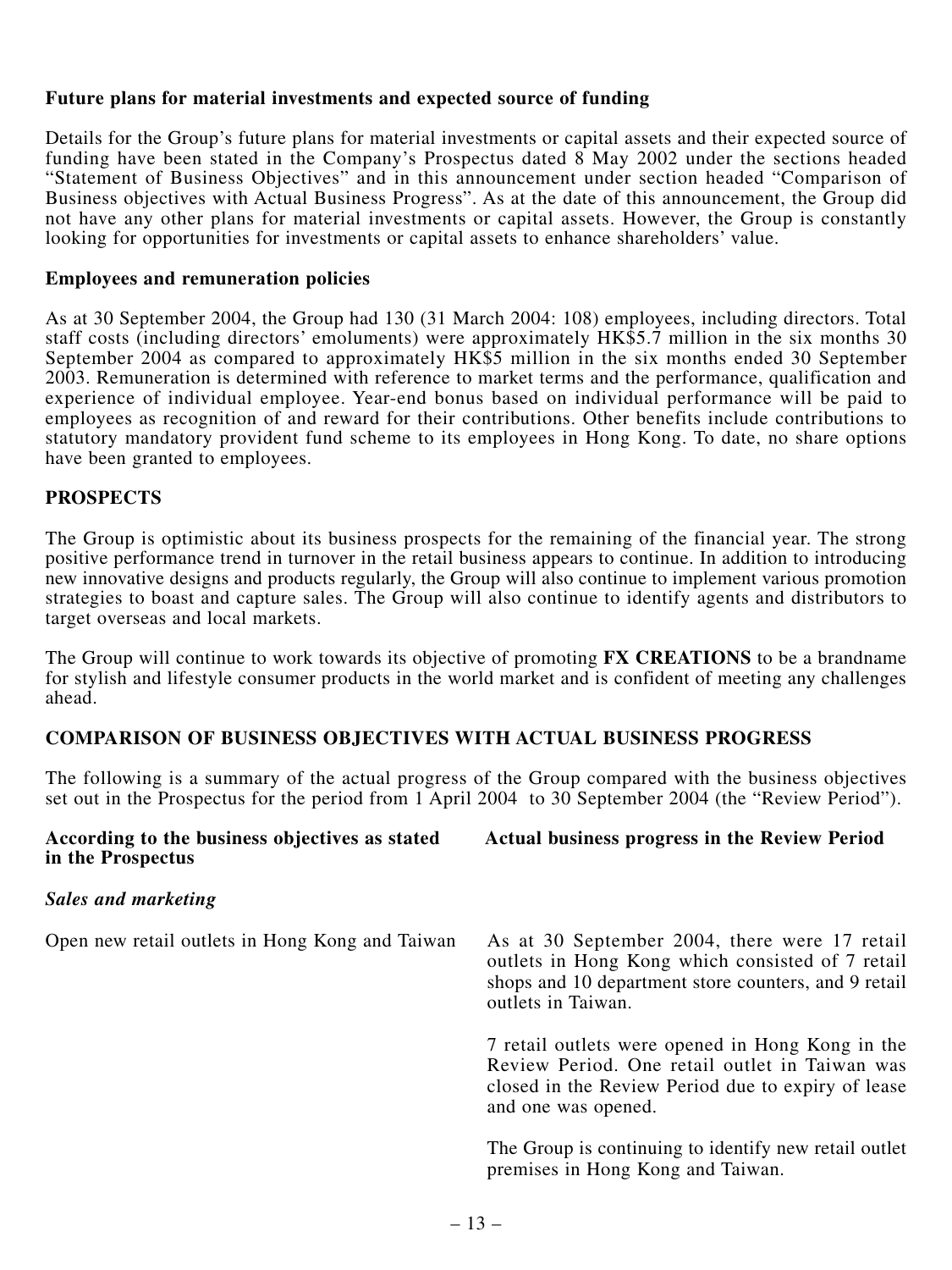| According to the business objectives as stated<br>in the Prospectus                                    | <b>Actual business progress in the Review Period</b>                                                                                                                                                                                                                              |
|--------------------------------------------------------------------------------------------------------|-----------------------------------------------------------------------------------------------------------------------------------------------------------------------------------------------------------------------------------------------------------------------------------|
| Enter into partnerships with new agents in new areas                                                   | The Group continued on the lookout of potential<br>new agents in new areas and is finalising its<br>partnership agreement with the agent in Thailand.                                                                                                                             |
| Conduct advertising campaigns:                                                                         |                                                                                                                                                                                                                                                                                   |
| Billboards, advertisement on transportations, road<br>shows, participation in promotions, sponsorships | During the Review Period, the Group continued to<br>conduct advertising campaigns such as bill boards,<br>advertisements in magazines and road shows. The<br>Group also participated in promotion activities with<br>credit card issuers and cinemas during the Review<br>Period. |
| Design and product development                                                                         |                                                                                                                                                                                                                                                                                   |
| Develop new series and models for existing products                                                    | The Group continued to develop and introduce new<br>series and models for products under its existing<br>brandnames, including FX CREATIONS, USU,<br>Annvu and AstroBoy, during the Review Period.                                                                                |
| Develop apparel products with business partners<br>under the FX CREATIONS brandname                    | The Group is in the process of identifying business<br>partners for the development of apparel products<br>under the FX CREATIONS brandname.                                                                                                                                      |
| Develop footwear with business partners under the<br><b>FX CREATIONS</b> brandname                     | The Group is in the process of identifying business<br>partners for the development of footwear products<br>under the FX CREATIONS brandname.                                                                                                                                     |
| <b>Geographical expansion</b>                                                                          |                                                                                                                                                                                                                                                                                   |
| Negotiate and sign up new sole agents in Japan                                                         | The Group has terminated its agency relationship<br>with the Agent in Japan during the Review Period<br>as the performance of the agent in Japan was not<br>within the Group's expectation.                                                                                       |
| Negotiate and sign up new agents in USA                                                                | The Group is in the process of identifying potential<br>agents in the USA. No agreement was signed during<br>the Review Period.                                                                                                                                                   |
| Negotiate and sign up new agents in Europe                                                             | The Group signed an agency agreement with an<br>agent in the United Kingdom in the last financial<br>year. The Group is continuing to identify other<br>potential new agents in Europe.                                                                                           |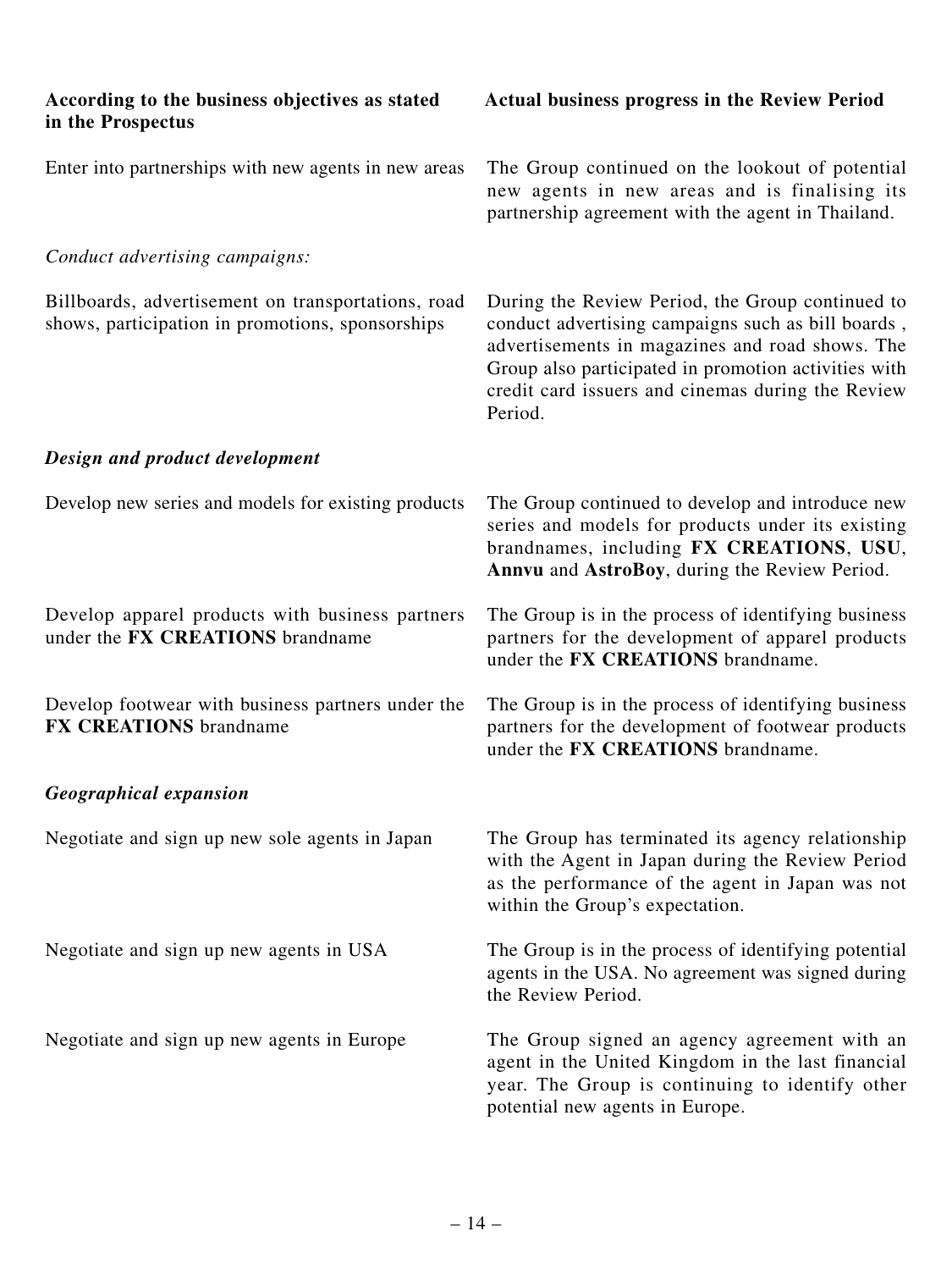| According to the business objectives as stated<br>in the Prospectus               | Actual business progress in the Review Period                                                                                                                                    |
|-----------------------------------------------------------------------------------|----------------------------------------------------------------------------------------------------------------------------------------------------------------------------------|
| Negotiate and sign up new agents in Macau                                         | The Group is in the process of identifying potential<br>agents in the Macau. No agreement was signed<br>during the Review Period.                                                |
| Negotiate and sign up new agents in Thailand                                      | The Group is finalising its agency agreement with<br>the agent in Thailand.                                                                                                      |
| Negotiate and sign up new agents in Philippines                                   | The Group is in the process of identifying potential<br>agents in Philippines. No agreement was signed<br>during the Review Period.                                              |
| Negotiate and sign up new agents in Indonesia                                     | The Group has engaged the Singapore agent to cover<br>the Indonesian market, as such, no agent will be<br>engaged in Indonesia.                                                  |
| Human resources deployment                                                        |                                                                                                                                                                                  |
| Expand the marketing sales and retail sales team                                  | As at 30 September 2004, there are 67 staff in the<br>marketing and retail sales team (31 March 2004:<br>48).                                                                    |
| Expand the product development and design team                                    | As at 30 September 2004, there are 7 staff in the<br>product development and design team (31 March)<br>$2004:6$ .                                                                |
| Expand the production and quality control team                                    | As at 30 September 2004, there are 42 staff in the<br>production and quality control team (31 March)<br>$2004:41$ ).                                                             |
| Implementation of training programmes to improve<br>the marketing skills of staff | The Group continued to implement various staff<br>training programs to improve the marketing skills<br>of front end staff.                                                       |
| To recruit more experienced management staff                                      | The Group is always looking to recruit experienced<br>management staff for the expansion of operations.<br>During the Review Period, there was no change in<br>management staff. |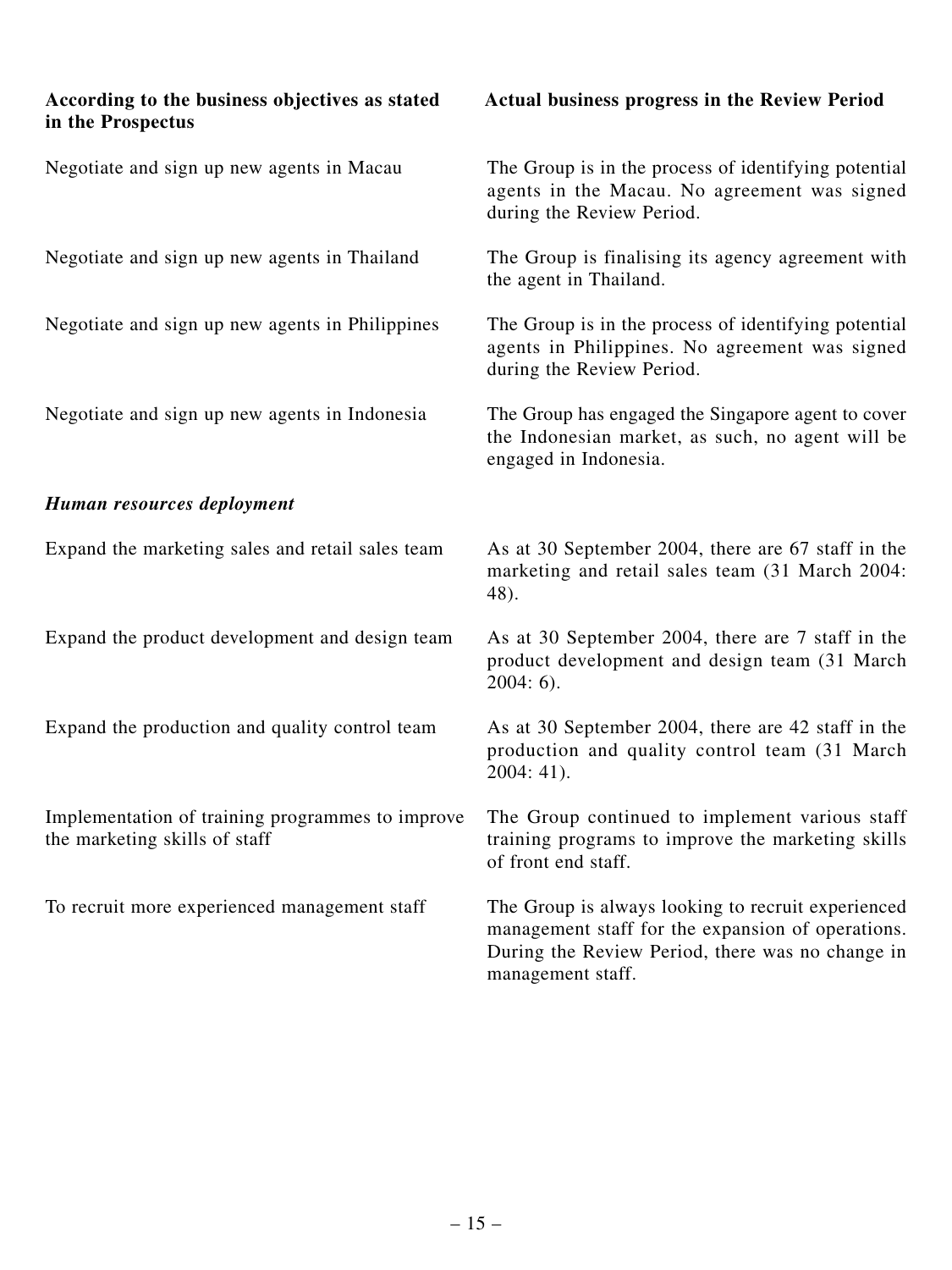#### **USE OF PROCEEDS**

The net proceeds from the placement and public offer from the listing of the Company's shares on GEM on 21 May 2002 of approximately HK\$12,800,000 have all been applied as at 31 March 2004.

#### **DIRECTORS' INTERESTS IN SHARES**

As at 30 September 2004, the interests and short positions of the directors of the Company in the shares, underlying shares and debentures of the Company or any of its associated corporations (within the meaning of Part XV of the Securities and Futures Ordinance (Cap. 571, Laws of Hong Kong) ("SFO")) which were required to be notified to the Company and the Stock Exchange pursuant to Divisions 7 and 8 of Part XV of the SFO (including interests or short positions which they were taken or deemed to have under such provisions of the SFO) or as recorded in the register required to be kept by the Company under Section 352 of the SFO or otherwise notified to the Company and the Stock Exchange pursuant to the required standard of dealings by directors as referred to in Rule 5.46 of the GEM Listing Rules, were as follows:

|                      |      | Type of interest | <b>Number of issued</b><br>ordinary shares held |
|----------------------|------|------------------|-------------------------------------------------|
| Mr. Ng Pak To, Petto | Note | Corporate        | 280,000,000                                     |

*Note:* These shares represent a 70% equity interest in the Company and are held by Wise New Management Limited ("WNML"). The issued share capital of WNML is beneficially owned by Cashtram Associates Limited as to 45%, FX Creations (Holding) Inc. as to 30% and Forge Smart Investments Limited as to 25%. The issued share capital of Cashtram Associates Limited is owned as to 40%, 30%, 20% and 10% by Mr. Ng Pak To, Petto, Mr. Ho Kai Chung, David, Madam Ho Pui Lai and Mr. Tan Yu, Wally, respectively. Madam Ho Pui Lai is the wife of Mr. Ng Pak To, Petto. The issued share capital of FX Creations (Holding) Inc. is wholly owned by Mr. Wong Wai Shan. The issued share capital of Forge Smart Investments Limited is wholly owned by Mr. Ng Pak To, Petto.

Save as disclosed above, as at 30 September 2004, none of the directors had any other interests or short positions in any shares, underlying shares or debentures of the Company or any of its associated corporation (within the meaning of Part XV of the SFO) which were required to be notified to the Company and the Stock Exchange pursuant to Divisions 7 and 8 of Part XV of the SFO (including interests or short positions which they were taken or deemed to have under such provisions of the SFO), or which were required to be recorded in the register kept by the Company under Section 352 of the SFO or otherwise notified to the Company and the Stock Exchange pursuant to Rule 5.46 of the GEM Listing Rules.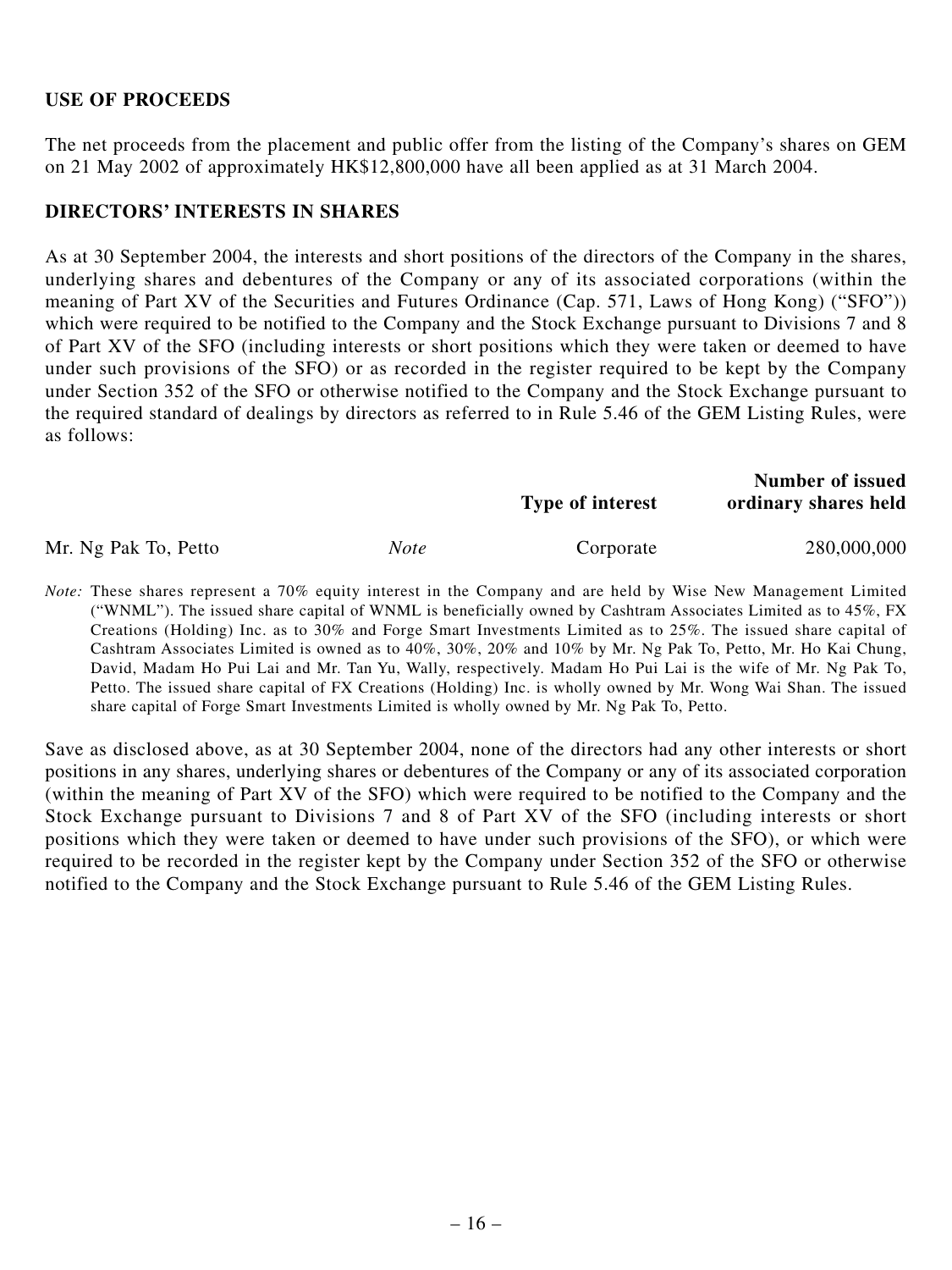### **SUBSTANTIAL SHAREHOLDER'S INTERESTS IN SHARES**

As at 30 September 2004, other than the interests of certain directors as disclosed under the section headed "Directors' interests in shares" above, the interests and short positions of persons in the shares and underlying shares of the Company which would fall to be disclosed to the Company under the provisions of Divisions 2 and 3 of Part XV of the SFO or, who is, directly or indirectly, interested in 10% or more of the nominal value of any class of share capital carrying rights to vote in all circumstances at general meetings of any other members of the Group, or substantial shareholders as recorded in the register of substantial shareholder required to be kept by the Company under Section 336 of the SFO were as follow:

|                             |             | Number of<br>shares held | Percentage<br>of holding |
|-----------------------------|-------------|--------------------------|--------------------------|
| WNML                        | <b>Note</b> | 280,000,000              | 70%                      |
| Cashtram Associates Limited | <i>Note</i> | 280,000,000              | 70%                      |

*Note:* The details are disclosed under the section headed "Directors' interests in shares" above.

Save as disclosed above, as at 30 September 2004, the directors of the Company were not aware of any other person (other than the directors of the Company) who had an interest or short position in the shares or underlying shares of the Company which would fall to be disclosed to the Company under the provisions of Divisions 2 and 3 of Part XV of the SFO or, who is, directly or indirectly, interested in 10% or more of the nominal value of any class of share capital carrying rights to vote in all circumstances at general meetings of any other members of the Group, or any other substantial shareholders whose interests or short positions were recorded in the register required to be kept by the Company under Section 336 of the SFO.

### **SHARE OPTION SCHEME**

The Company operates a share option scheme (the "Scheme") for the purpose of recognising significant contributions of specified participants including the employees of the Group to the growth of the Group, by rewarding them with opportunities to obtain an ownership interest in the Company and to further motivate and give an incentive to these persons to continue to contribute to the Group's long term success and prosperity. The Scheme became effective on 21 May 2002 and, unless otherwise cancelled or amended, will remain in force for ten years from that date.

As at 30 September 2004, no share options have been granted under the Scheme.

# **DIRECTORS' RIGHTS TO ACQUIRE SHARES OR SECURITIES**

Apart from as disclosed under the heading "Directors interests in Shares" above, at no time since the incorporation of the Company were rights to acquire benefits by means of the acquisition of shares in or debentures of the Company or of any other body corporate granted to any directors or their respective spouse or children under 18 years of age, or were any such rights exercised by them; or was the Company, its holding company or any of its subsidiaries a party to any arrangements to enable the directors, their respective spouse or children under 18 years of age to acquire such rights in the Company or any other body corporate.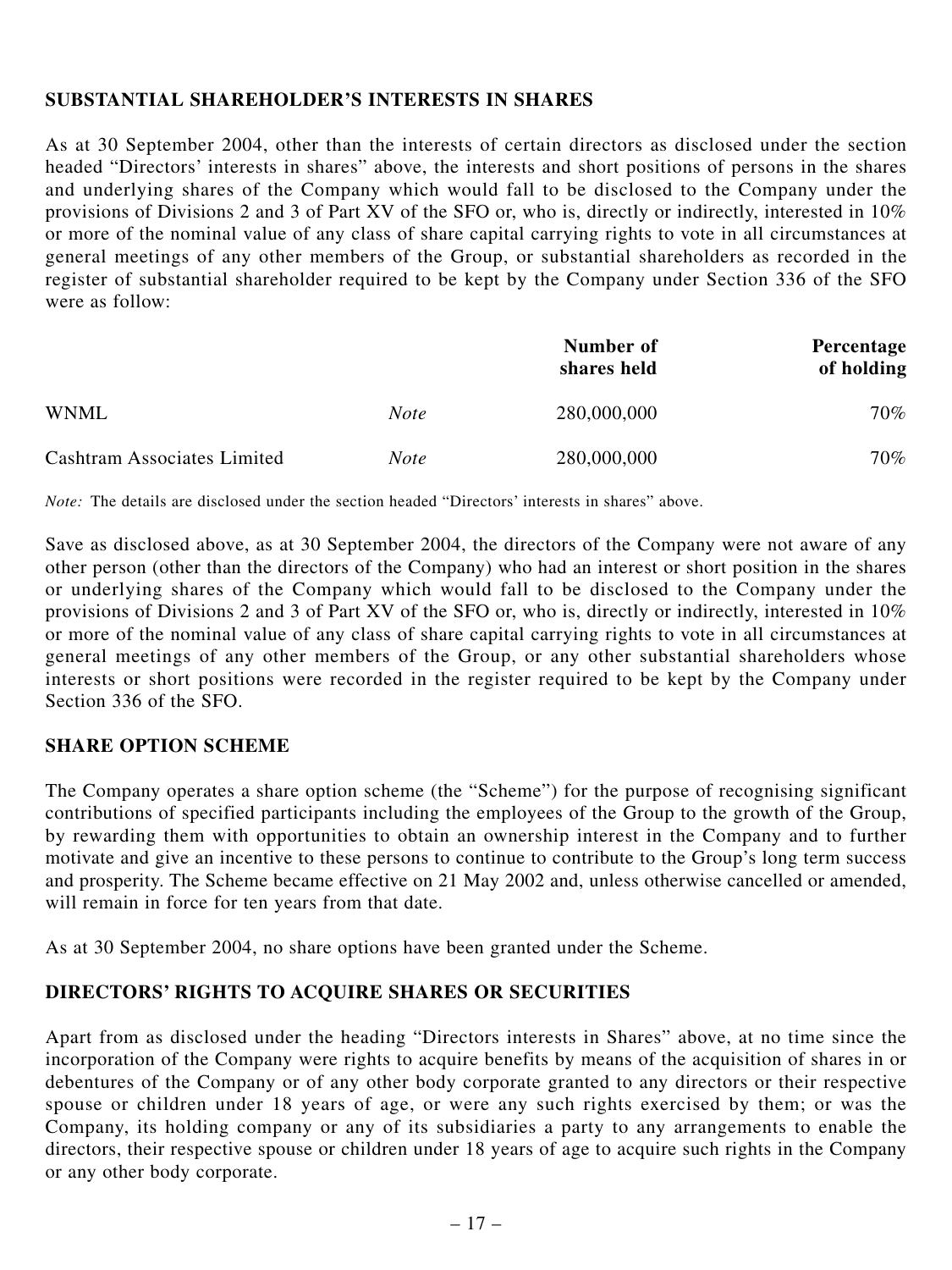### **PURCHASE, REDEMPTION OR SALES OF THE LISTED SECURITIES OF THE COMPANY**

Since the listing of the Company's shares on GEM on 21 May 2002, neither the Company, nor any of its subsidiaries has purchased, redeemed or sold any of the Company's listed shares.

#### **COMPETING INTERESTS**

As at 30 September 2004, none of the directors, the management shareholders of the Company and their respective associates (as defined in the GEM Listing Rules) had any interest in a business which causes or may cause a significant competition with the business of the Group and any other conflicts of interest which any such person has or may have with the Group.

#### **INTEREST OF SPONSOR**

As at 30 September 2004, Kingston Corporate Finance Limited (the "Sponsor"), its directors, employees or associates did not have any interest in the securities of the Company or of any members of the Group, or have any right to subscribe for or to nominate persons to subscribe for the securities of the Company or of any members of the Group.

Pursuant to the sponsor agreement entered into between the Company and the Sponsor, the Sponsor received, and will receive, fees for acting as the Company's retained sponsor for the period from 21 May 2002 to 31 March 2005.

#### **COMPLIANCE WITH RULES 5.34 TO 5.45 OF THE GEM LISTING RULES**

During the six months ended 30 September 2004, the Company has complied with the Board practices and procedures as set out in Rules 5.34 to 5.45 of the GEM Listing Rules.

### **AUDIT COMMITTEE**

The Company set up an audit committee (the "Committee") on 2 May 2002, with written terms of reference in compliance with the GEM Listing Rules, for the purpose of reviewing and providing supervision over the financial reporting process and internal control of the Group. The Committee comprises three independent non-executive directors of the Company, namely Mr. Christopher C. Leu, Ms. Kau Man Wai, Leslie and Mr. Guo Jian. The unaudited consolidated results of the Group for the six months ended 30 September 2004 have been reviewed by the Committee, who is of the opinion that such statements comply with the applicable accounting standards, the Stock Exchange and legal requirements, and that adequate disclosures have been made.

> By Order of the Board **Ng Pak To, Petto** *Chairman*

Hong Kong, 10 November 2004